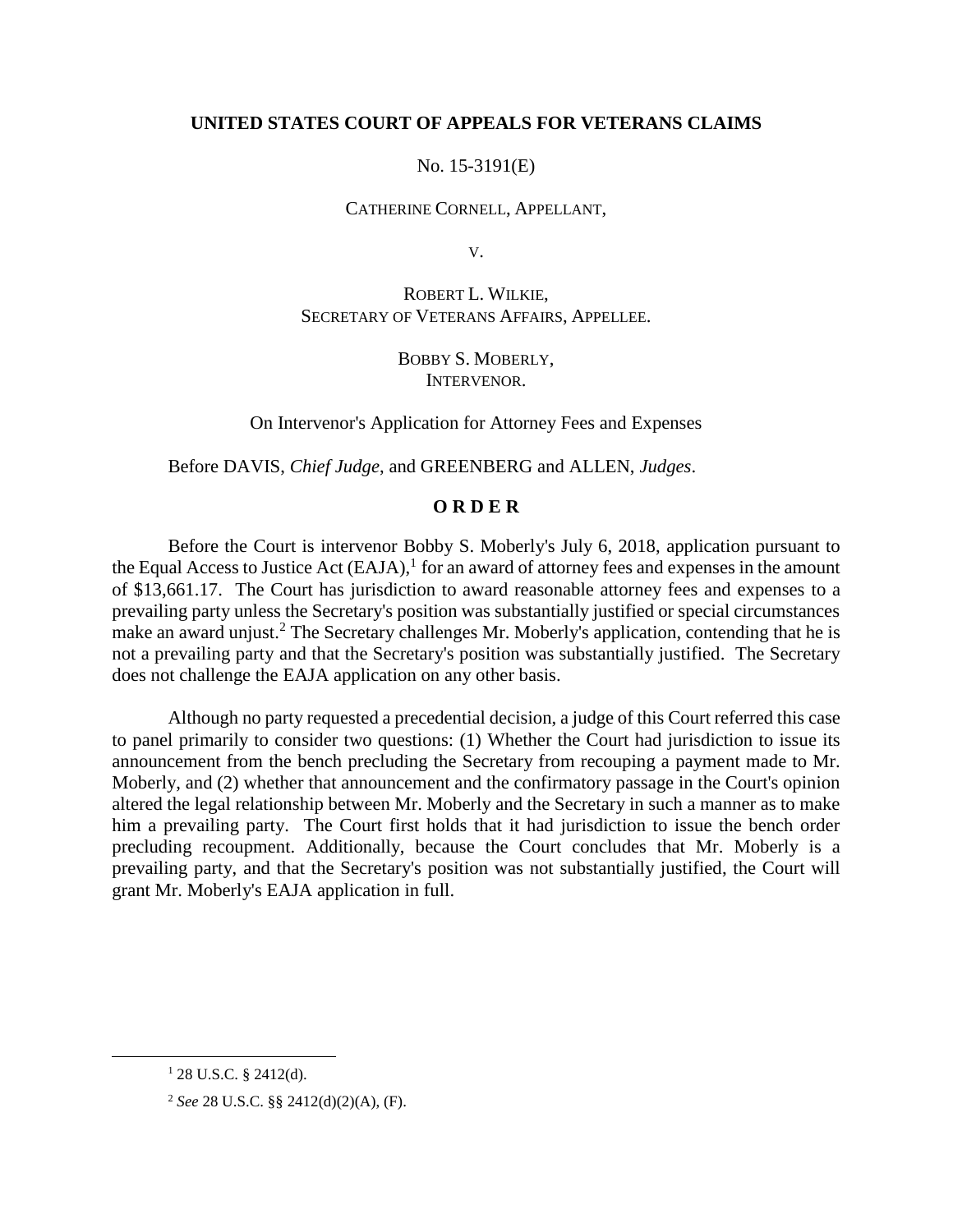### **I. BACKGROUND**

# **A. Dual payments to attorney Cornell and Mr. Moberly raised questions of administrative error.**

The procedural background at the administrative level is well detailed in the Court's opinion in the underlying appeal,<sup>3</sup> and we will only briefly summarize it here. Attorney Cornell represented Mr. Moberly before this Court and before VA in his claims for disability compensation for hearing loss and tinnitus. When VA granted service connection for those conditions, it paid attorney Cornell a fee from Mr. Moberly's past due benefits according to a fee agreement. Attorney Cornell then wrote a letter to Mr. Moberly stating that she was closing his file because there was nothing further she could do for him.

Mr. Moberly subsequently retained the Disabled American Veterans (DAV) as his counsel and DAV filed a claim on his behalf for total disability on the basis of individual unemployability (TDIU). Apparently, VA failed to alter its records to reflect the properly filed notice of the change in representation. After granting Mr. Moberly's claim for TDIU, VA sent a second payment, in the amount of \$20,304.16, from the past due benefits for TDIU to attorney Cornell, based on the earlier fee agreement.

DAV then filed on Mr. Moberly's behalf a Notice of Disagreement (NOD) with the summary of the case awarding attorney fees to attorney Cornell. The NOD stated that because attorney Cornell was no longer Mr. Moberly's appointed representative, she was not entitled to fees associated with the TDIU claim.

After reviewing the NOD and the case file, VA sent attorney Cornell a letter in which the Secretary "acknowledged that we made an error in disbursement of the funds [attorney Cornell] received,"<sup>4</sup> and that she was not entitled to the fee payment. Attorney Cornell filed an NOD with that determination and VA issued a Statement of the Case maintaining its decision that attorney Cornell was not entitled to the fee payment.

On April 27, 2015, the Board issued a decision also concluding that the payment to attorney Cornell was improper, and she appealed that decision to this Court. During the pendency of that appeal, VA paid to Mr. Moberly the \$20,304.16, duplicating the previous payment to attorney Cornell.

# **B. The Court held that the attorney fee dispute constituted a simultaneously contested claim and that Mr. Moberly filed a timely NOD in that dispute.**

In a December 2016 decision, the Court stated that the issues on appeal were "whether the direct fee agreement dispute constituted a simultaneously contested claim pursuant to 28 U.S.C. § 7106A, and if so, whether Mr. Moberly filed a timely [NOD]."<sup>5</sup> The Secretary conceded that the Board had erred in determining that the fee dispute did not constitute a simultaneously contested

<sup>3</sup> *Cornell v. McDonald*, 28 Vet.App. 297 (2016).

 $4$  Record (R.) at 228.

<sup>5</sup> *Cornell*, 28 Vet.App. at 298.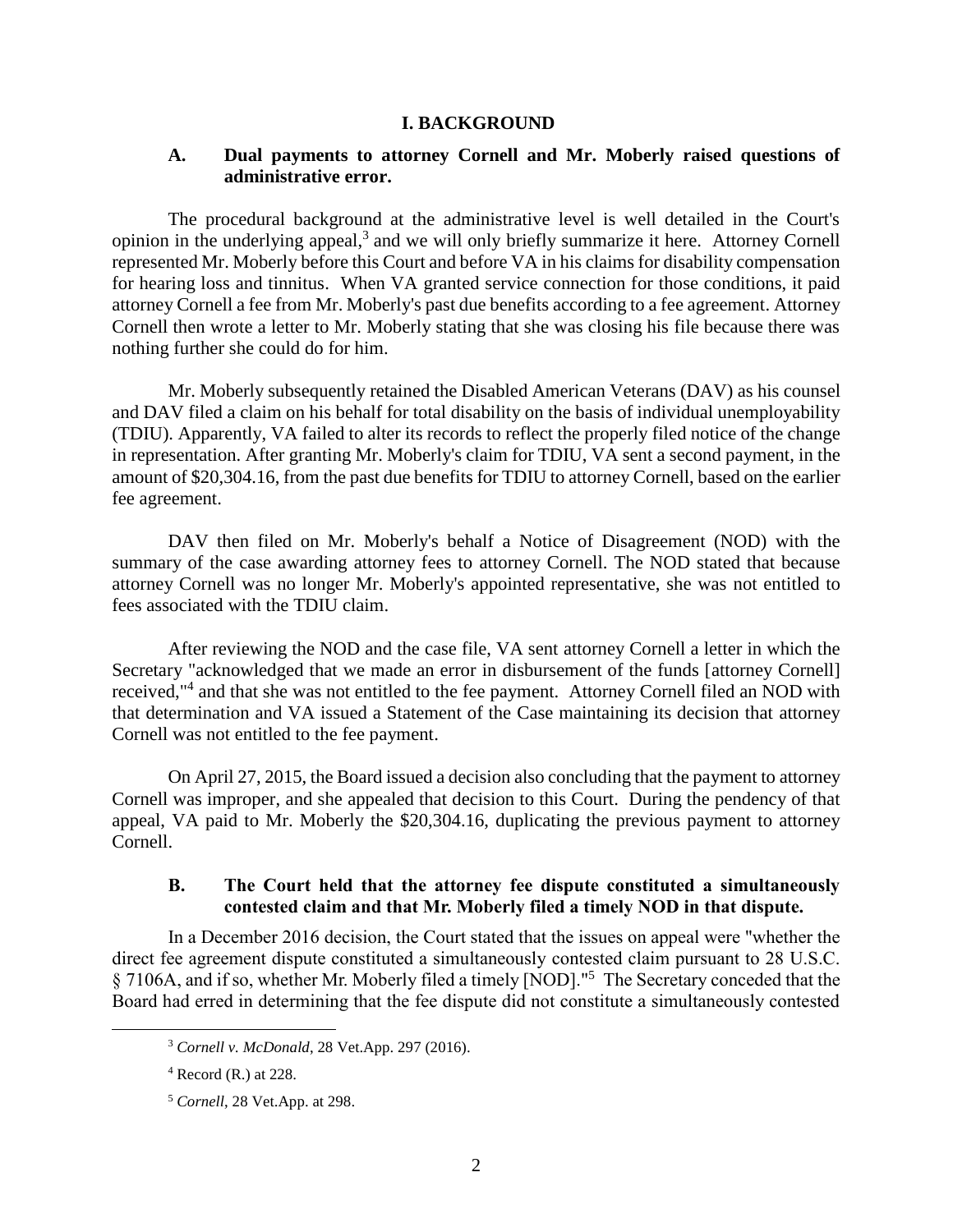claim, and the Court set aside that Board finding. 6 Attorney Cornell also conceded that Mr. Moberly filed a timely NOD with the initial VA decision to award her fees from the TDIU award.

Mr. Moberly moved to intervene in the appeal, with the support of the Secretary, and the Court granted the motion. When attorney Cornell learned of the payment to Mr. Moberly, she filed a *Solze* notice,<sup>7</sup> which contained an argument that Mr. Moberly had no further interest in the outcome of the appeal. Mr. Moberly filed a response in which he argued that "unless the Secretary waives his right to recoup any payment to Appellant [Cornell] ordered as a result of this appeal, *…* [he] (unfortunately) retains a very real interest in this matter."<sup>8</sup> Approximately 1 month later, attorney Cornell moved the Court to remove Mr. Moberly as an intervenor, arguing that no recoupment could be sought from him on a payment based on administrative error. Mr. Moberly responded that attorney Cornell's analysis was merely an argument of counsel, and until the Secretary agreed that it would not seek recoupment from him, he had a continuing interest in the appeal. The Court denied attorney Cornell's motion based on the possibility of recoupment from Mr. Moberly.

After hearing oral argument in the underlying case, the Court took the somewhat unusual step of announcing from the bench that, regardless of the Court's ultimate decision on the merits of the appeal, the Secretary was precluded from recouping any of the payment made to Mr. Moberly. In its published opinion, the Court made the following statement on recoupment:

[T]he Court will affirm the Board's conclusion that VA's payment of \$20,304.16 in attorney fees to Ms. Cornell was improper. Based on this holding and as ruled on from the bench at oral argument, VA may not recoup payment of the fees from Mr. Moberly. 38 U.S.C. § 5314 (authorizing the Secretary to recoup overpayments made to a benefits recipient by offsetting future payments). The Secretary, however, may take all appropriate steps to recover the indebtedness from Ms. Cornell. 38 U.S.C. § 5316 (authorizing the Secretary to sue to collect certain debts). $^{[9]}$ 

The Federal Circuit affirmed the Court's decision without comment.<sup>10</sup> After judgment and mandate issued, Mr. Moberly sought EAJA fees for his participation in the underlying appeal.

### **II. THE PARTIES' ARGUMENTS**

### **A. The Secretary disputes whether Mr. Moberly is a prevailing party.**

The Secretary argues that Mr. Moberly is not a prevailing party. He asserts that there was no alteration in the legal relationship between himself and Mr. Moberly. "The appellate litigation

<sup>6</sup> *Id*. at 305.

<sup>7</sup> *See Solze v. Shinseki*, 26 Vet.App. 299, 301 (2013).

<sup>8</sup> Intervenor's Response to Appellant's *Solze* Notice at 3.

<sup>9</sup> *Cornell*, 28 Vet.App. at 308.

<sup>10</sup> *Cornell v. Wilkie*, 718 Fed. App'x 972 (Fed. Cir. 2018).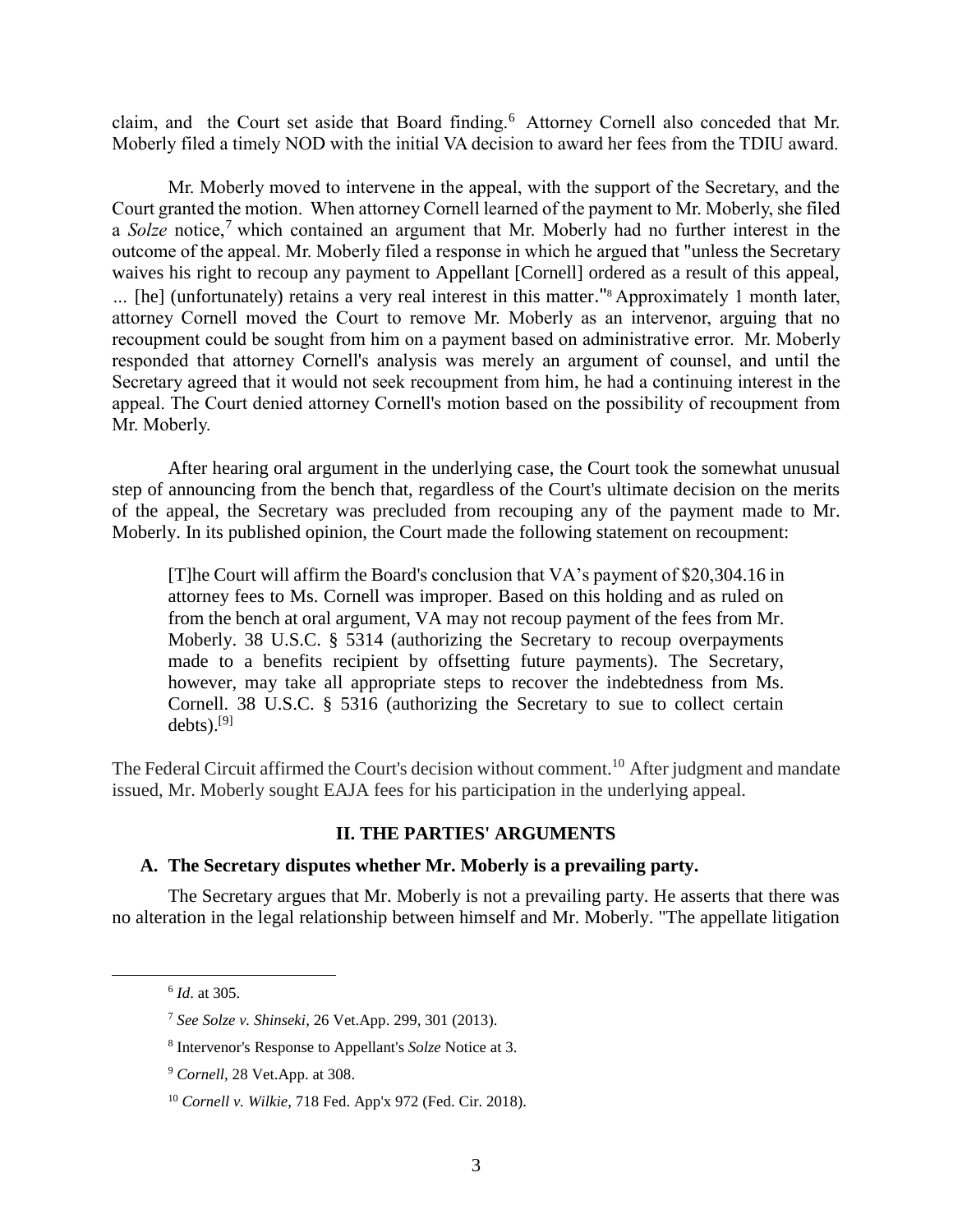of this claim ended just as it began," the Secretary reasons, "with a finding that it was the Intervenor, not Appellant, who is entitled to the disputed funds."<sup>11</sup>

Mr. Moberly responds that he obtained the specific legal relief he sought by intervention, that is, a Court order prohibiting the Secretary from recouping any disputed funds from him. He reasons that before the Court's order the Secretary steadfastly maintained that recoupment from him was a possibility, but after the Court's order the Secretary could not do so. Therefore, he concludes, the Court order altered the legal relationship between himself and the Secretary.

### **B. The Secretary and Mr. Moberly dispute the Court's jurisdiction to issue the bench announcement on recoupment.**

The Secretary contends that the only issue over which the Court had jurisdiction in the underlying appeal was who was entitled to the disputed funds. He asserts that the appeal included no issue as to the Secretary's potential recoupment authority should the Court hold that Ms. Cornell was entitled to all or some portion of the disputed funds.<sup>12</sup>

The Secretary further characterizes the Court's conclusion about recoupment in its written opinion as a mere corollary to its decision on the appellate issue of entitlement to the disputed funds, and argues that it represents no alteration in the legal relationship between the intervenor and the Secretary. To the extent that the Court's bench ruling assayed to prevent recoupment from the intervenor, regardless of the ultimate decision on the merits, the Secretary argues that the Court was without jurisdiction to reach that issue and the Court's bench ruling is a nullity.

By contrast, Mr. Moberly contends that "[n]othing in the Secretary's arguments explains how the Court lacks jurisdiction to issue relief involving the same legal interest that conveyed standing to participate [as an intervenor]."<sup>13</sup> He further notes that the Secretary preserved no objection to the Court's order on recoupment at the time it issued from the bench, the Secretary did not raise an objection or seek reconsideration upon the inclusion of the recoupment order in the Court's opinion, and the Secretary did not raise the issue during the appeal at the Federal Circuit. He concludes that the Secretary's opportunity to challenge the Court's jurisdiction on the recoupment issue has passed.

### **C. The parties disagree whether the Secretary's position was substantially justified.**

In a similar vein, the Secretary argues that his position on possible recoupment from Mr. Moberly was substantially justified. He reasons that before recoupment could be considered, a valid debt would have to exist, which could only be grounded on a Court ruling that attorney Cornell was entitled to all or some portion of the disputed funds. In that eventuality, the Secretary argues, he would be statutorily required to seek recoupment unless he elected to waive the indebtedness. As to any potential waiver, he contends that consideration of that issue would have been premature. He concludes that because the Court upheld its administrative and litigation positions on entitlement to the disputed funds, his position was, at both stages, substantially justified.

<sup>&</sup>lt;sup>11</sup> Secretary's Response to EAJA Application at 5.

<sup>12</sup> *See Scates v. Principi*, 282 F.3d 1362, 1366 (Fed. Cir. 2002) ("[A]ttorney discharged during a case is entitled only to a fee reflecting [her] contribution to the litigation.").

<sup>&</sup>lt;sup>13</sup> Intervenor's Response to Secretary's Opposition to EAJA Application at 4.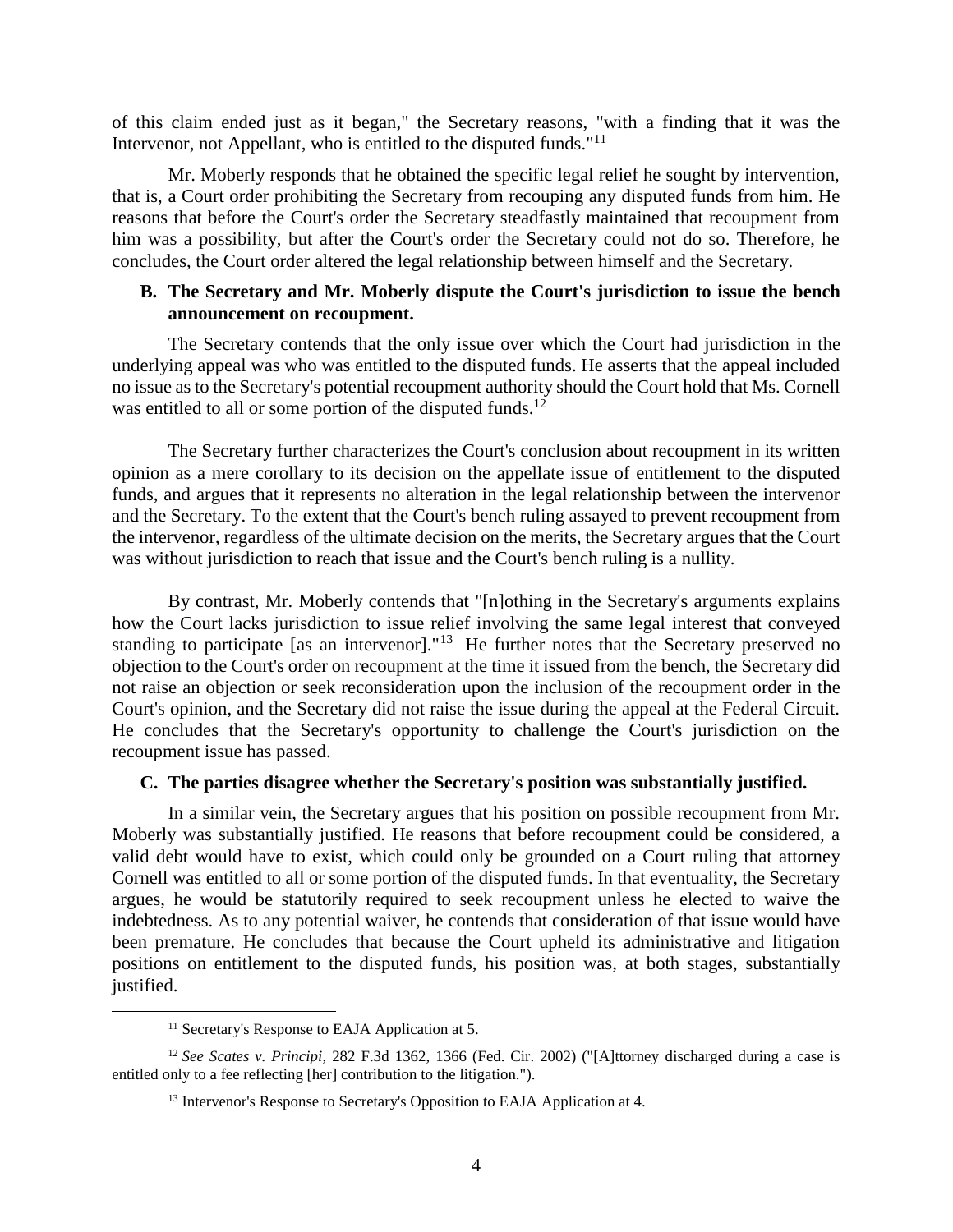Both the appellant and intervenor have argued, however, that if the Court had held that all or any portion of the payment to Mr. Moberly rightfully belonged to attorney Cornell, the payment or overpayment to Mr. Moberly would have constituted an administrative error without fault on the part of Mr. Moberly. They conclude that such an administrative error would have precluded the creation of any valid indebtedness of Mr. Moberly and, therefore, recoupment was not possible. In his brief in the underlying appeal, Mr. Moberly argued on this basis that the Court should issue an order prohibiting future recoupment from him.<sup>14</sup>

#### **III. ANALYSIS**

# **A. The Secretary's challenge to the Court's jurisdiction to issue the announcement from the bench fails.**

As a threshold matter, it is not clear that at this stage of proceedings the Secretary may raise his challenge to the Court's jurisdiction to issue its bench order. The Secretary neither objected to the Court's bench ruling during oral argument, nor moved for reconsideration on that issue after the Court issued its opinion, nor raised the matter before the Federal Circuit during the appeal of the underlying decision.<sup>15</sup>

The Secretary cites *Young v. Shinseki*<sup>16</sup> for the proposition that a jurisdictional challenge may be raised at the EAJA stage. He argues that the EAJA decision is simply part of an "integrated whole" of the underlying appeal. This argument ignores the fact that this case, unlike *Young*, proceeded to an appeal before the Federal Circuit. The finality of that decision ended the matter of the underlying appeal concerning entitlement to the disputed payment of fees to attorney Cornell. Therefore, the challenge to the Court's jurisdiction to make its bench announcement may be an impermissible collateral attack on a decision that is final.<sup>17</sup>

In any event, the Court concludes that it had jurisdiction over the issue of recoupment from Mr. Moberly, and the bench announcement was entirely proper. The Court's jurisdiction over

<sup>14</sup> *See* Intervenor's Brief at 11-12.

<sup>&</sup>lt;sup>15</sup> The procedural mechanism for raising the issue of this Court's ruling on recoupment would be a conditional cross-appeal. *See* 15A CHARLES ALAN WRIGHT, ARTHUR MILLER & EDWARD COOPER, FEDERAL PRACTICE AND PROCEDURE § 3902, at 78 (2d ed. 1977). Essentially, the Secretary could have stated to the Federal Circuit that, should it hold that attorney Cornell was entitled to all or any portion of the disputed funds, the Secretary wished to appeal this Court's ruling prohibiting recoupment from Mr. Moberly. *See TypeRight Keyboard Corp. v. Microsoft Corp.*, 374 F.3d 1151, 1156 (Fed. Cir. 2004) ("A party may cross appeal if adversely affected by the appealed judgment in some particular which it seeks to have modified); *Bailey v. Dart Container Corp.*, 292 F.3d 1360, 1362 (Fed. Cir. 2002) (cross appeal may be filed "when a party seeks to enlarge its own rights under the judgment or to lessen the rights of its adversary under the judgment"). *But see Nautilus Grp., Inc. v. Icon Health & Fitness, Inc.* 437 F.3d 1376 (Fed. Cir. 2006) (and cases cited) (cross appeals improper to challenge claim construction of terms not pertinent to appealed judgment of noninfringement). At least one court has held that the failure to raise an issue in cross appeal prevents the litigation of that issue on remand. *See Art Midwest Inc. v. Atl. Ltd. P'ship XII*, 743 F.3d 206 (5th Cir. 2014).

<sup>16</sup> 25 Vet.App. 201 (2012).

<sup>17</sup> *See Porriello v. Shinseki*, 30 Vet.App. 1 (2018).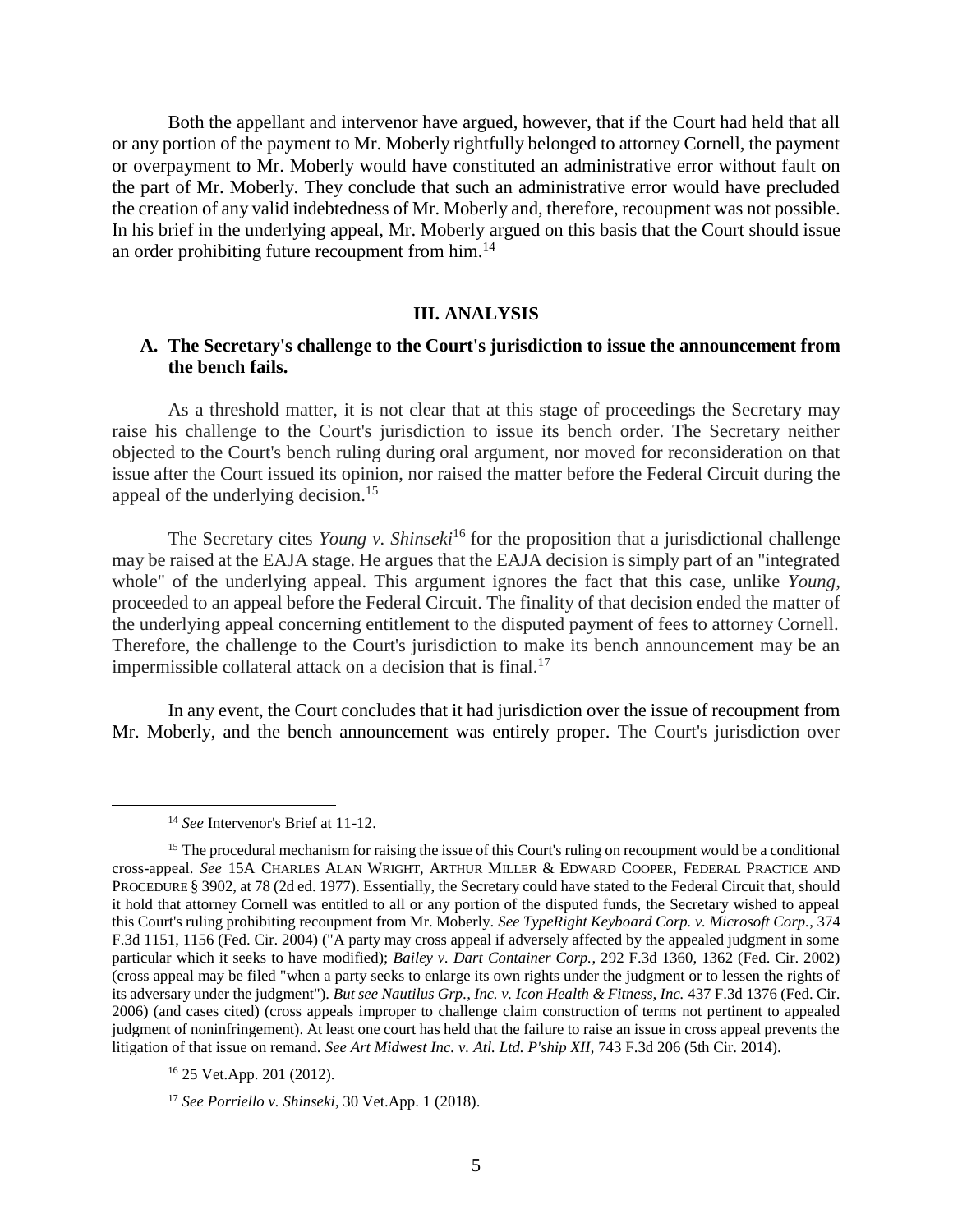issues arising from a Board decision over which it has jurisdiction is not so narrowly confined as the Secretary suggests. $18$ 

Contrary to the Secretary's assertion, the sole issue in the underlying appeal was not whether the Board properly disposed of attorney Cornell's appeal. Rather, as the Court held, the case presented a simultaneously contested claim.

The Court has jurisdiction over all issues "appropriately identified [from] the radix [root] of [the NOD]."<sup>19</sup> Because the Court held that the case presented a simultaneously contested claim, the Court must look to both NODs to identify appellate issues over which it had jurisdiction. Mr. Moberly's NOD asserted that because attorney Cornell no longer represented him in the TDIU claim, the 20% fee payment belonged to him as a portion of his past-due benefits. After VA paid him the disputed funds, the corollary issue of his right to retain that payment arose, along with the attendant right to be insulated from possible recoupment.

The Secretary supported Mr. Moberly's intervention. The possibility of recoupment was the basis on which the Court rejected attorney Cornell's motion to remove Mr. Moberly as an intervenor.

It is therefore untenable for the Secretary to suggest that the Court had no jurisdiction to reach issues of possible recoupment. The Court holds that in cases of simultaneously contested claims, where there has been duplicate payments to both parties, the Court has jurisdiction not only to determine the proper recipient of the disputed funds, but also to examine the pendent issue of of recoupment efforts with respect to both parties.

# **B. Mr. Moberly was a prevailing party.**

 $\overline{a}$ 

# *1. Prevailing-party status requires a court order carrying sufficient judicial imprimatur to alter the legal relationship between the Government and the party seeking EAJA fees.*

As a general matter, it is well settled that an intervenor may be a prevailing party for purposes of obtaining EAJA fees.<sup>20</sup> Intervenors are treated "like any other prevailing or losing party" in appeals from agency decisions.<sup>21</sup>

<sup>18</sup> *Cf. Young*, 25 Vet.App. at 202-03 ("Because the Court has jurisdiction over the Board decision . . . the Court has authority to 'decide all relevant questions of law' that arise with respect to the denied claim.").

<sup>19</sup> *Buckley v. West*, 12 Vet.App. 76, 82 (1998) (citing *Collaro v. West*, 136 F.3d 1304, 1310 (Fed. Cir. 1998)).

<sup>20</sup> *Info. Sci's. Corp. v. United States*, 78 Fed. Cl. 673, 677 (Ct. Cl. 2007) (and cases cited); *see also CRST Van Expedited, Inc. v. E.E.O.C.*, 136 S. Ct. 1642, 1646 (2016) (citing *Buckhannon Bd. & Home Care, Inc. v. W. Va. Dep't of Health Res.*, 532 U.S. 598, 602-03 (2001) (Court construes "prevailing party" consistently across various feeshifting statutes)).

<sup>21</sup> *Delta Airlines, Inc. v. CAB*, 505 F.2d 386, 388 (D.C. Cir. 1974); *see also United States v. Douglas*, 55 F.3d 584, 587 (11th Cir. 2003) ("The EAJA clearly applies to protect third-party intervenors in civil forfeiture proceedings."); *Elec. Dist. No. 1 v. Fed. Energy Regulatory Comm'n*, 813 F.2d 1246, 1247 n.4 (D.C. Cir. 1987) ("We reject any suggestion that 'intervenors' should somehow be distinguished from 'applicants' under EAJA . . . .); *Luna v. Brown*, 663 F. Supp. 109 (D. Co. 1987) (awarding EAJA fees to "plaintiff-intervenor"); *Hyatt v. Heckler*, 586 F. Supp. 1154 (W.D.N.C. 1984) (awarding EAJA fees to intervenor), *vacated on other grounds*, 757 F.2d 1455 (4th Cir. 1985),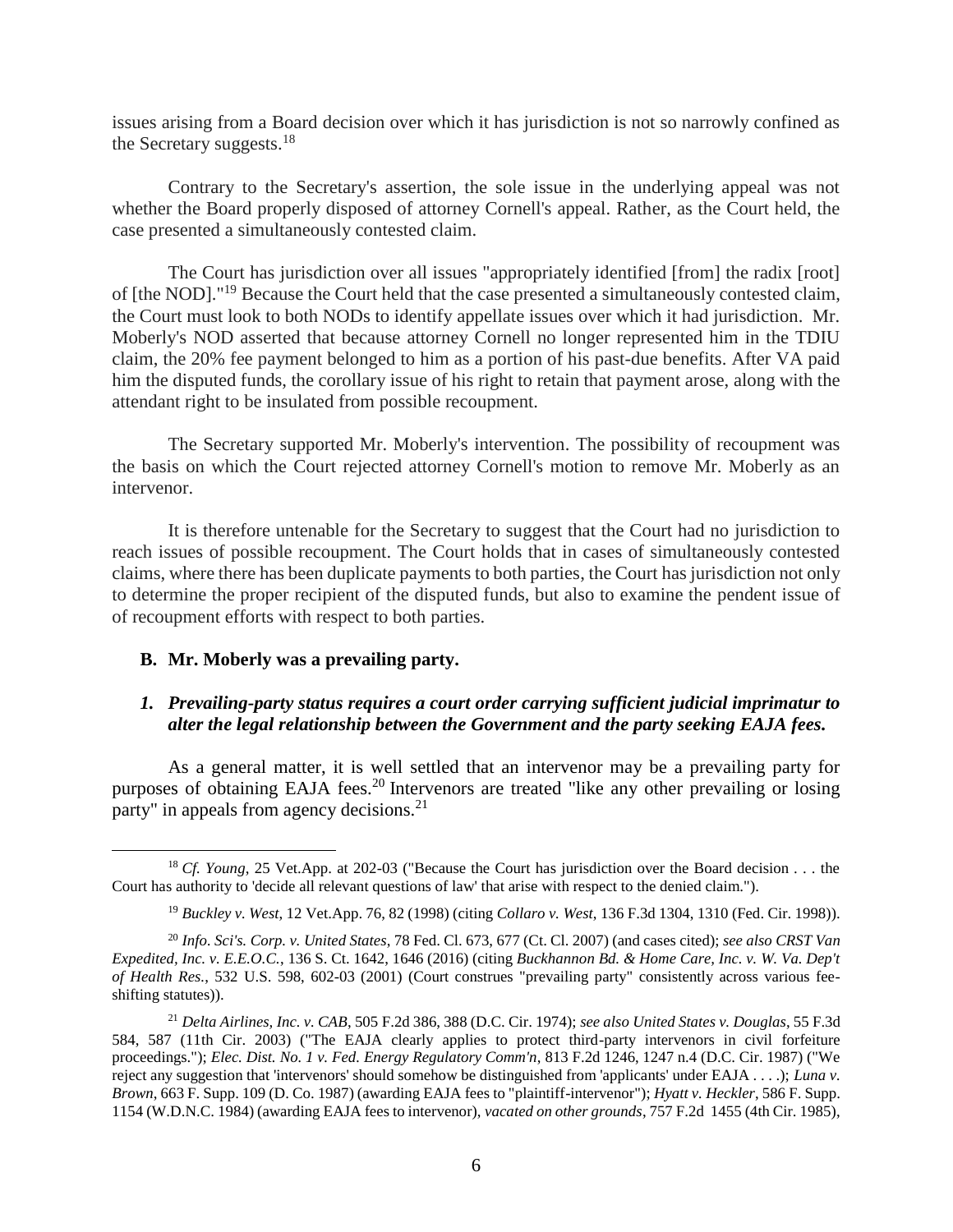Whether a party qualifies as a "prevailing party" under EAJA is a question of law.<sup>22</sup> In *Akers v. Nicholson*, the Federal Circuit stated that "prevailing party status requires some judicial action that changes the legal relationship between the parties on the merits of the claim."<sup>23</sup> Two examples of such an alteration in the legal relationship are an enforceable judgment on the merits or a court-ordered consent decree.<sup>24</sup>

The Federal Circuit expanded on this requirement, however, clarifying that the requisite alteration in legal relationship is not limited to such results. The requirement to be deemed a prevailing party may be met when a party "obtained a court order carrying '*sufficient judicial imprimatur*' to materially change the legal relationship of the parties."<sup>25</sup>

# *2. The Court's bench announcement and confirmatory opinion altered the legal relationship between the intervenor and the Secretary.*

The EAJA statute defines a "prevailing party" in terms of one who prevails against the United States,  $26$  not one who succeeds in upholding the Agency's position against a third party. Thus, Mr. Moberly's arguments supporting the Board's determination that the payment to attorney Cornell was improper does not make him a prevailing party.<sup>27</sup>

 The Court's ruling precluding recoupment of any portion of the payment to Mr. Moberly is another matter. This Court has stated that a prevailing party is "one who has succeeded on *any significant issue* in litigation [that] achieved some of the benefit . . . sought in bringing suit."<sup>28</sup> Here, Mr. Moberly sought a single benefit by his intervention in the underlying appeal—an order precluding VA from seeking to recoup any of the disputed funds that had been paid to him. He achieved precisely that outcome.

Clearly, the Court's announcement from the bench, reiterated in the Court's precedential opinion, is an order carrying the imprimatur of the Court that altered the legal relationship between the intervenor and the Secretary. Before the Court's ruling from the bench, the Secretary maintained that there was some possibility of recoupment from Mr. Moberly; the bench ruling and the corresponding text in the Court's opinion extinguished that possibility.

 $26$  28 U.S.C. § 2412(d)(4).

 $\overline{a}$ 

<sup>27</sup> *See Money v. Office of Pers. Mgmt.*, 816 F.2d 665, 667 (Fed. Cir. 1987).

*cert. granted & vacated Hyatt v. Bowen*, 106 S. Ct. 2886 (1986).

<sup>22</sup> *Former Emps. of Motorola Ceramic Prods. v. United States*, 336 F.3d 1360, 1363 (Fed. Cir. 2003).

<sup>23</sup> 409 F.3d 1356, 1359 (Fed. Cir. 2005) (citing *Buckhannon*, 532 U.S. at 605).

<sup>24</sup> *Former Emps. of Motorola*, 336 F.3d at 1364.

<sup>25</sup> *Rice Servs., Ltd. v. United States*, 405 F.3d 1017, 1026 (Fed. Cir. 2005) (emphasis added); *see also Roberson v. Guliani*, 346 F.3d 75, 81 (2d Cir. 2003); *Oil, Chem. & Atomic Workers Int'l Union v. Dep't of Energy*, 288 F.3d 452, 458-59 (D.C. Cir. 2002) (cited favorably in *Rice* and emphasizing that an order carrying sufficient judicial imprimatur to alter the legal relationship between the parties can confer prevailing-party status).

<sup>28</sup> *Dixon v. O'Rourke*, 30 Vet.App. 113, 118 (2018) (emphasis added) (internal quotation marks omitted); *see also McCormick v. Principi*, 16 Vet.App. 407, 411 (2002) (prevailing-party status determined by "ultimate receipt of a benefit that was sought in bringing the litigation").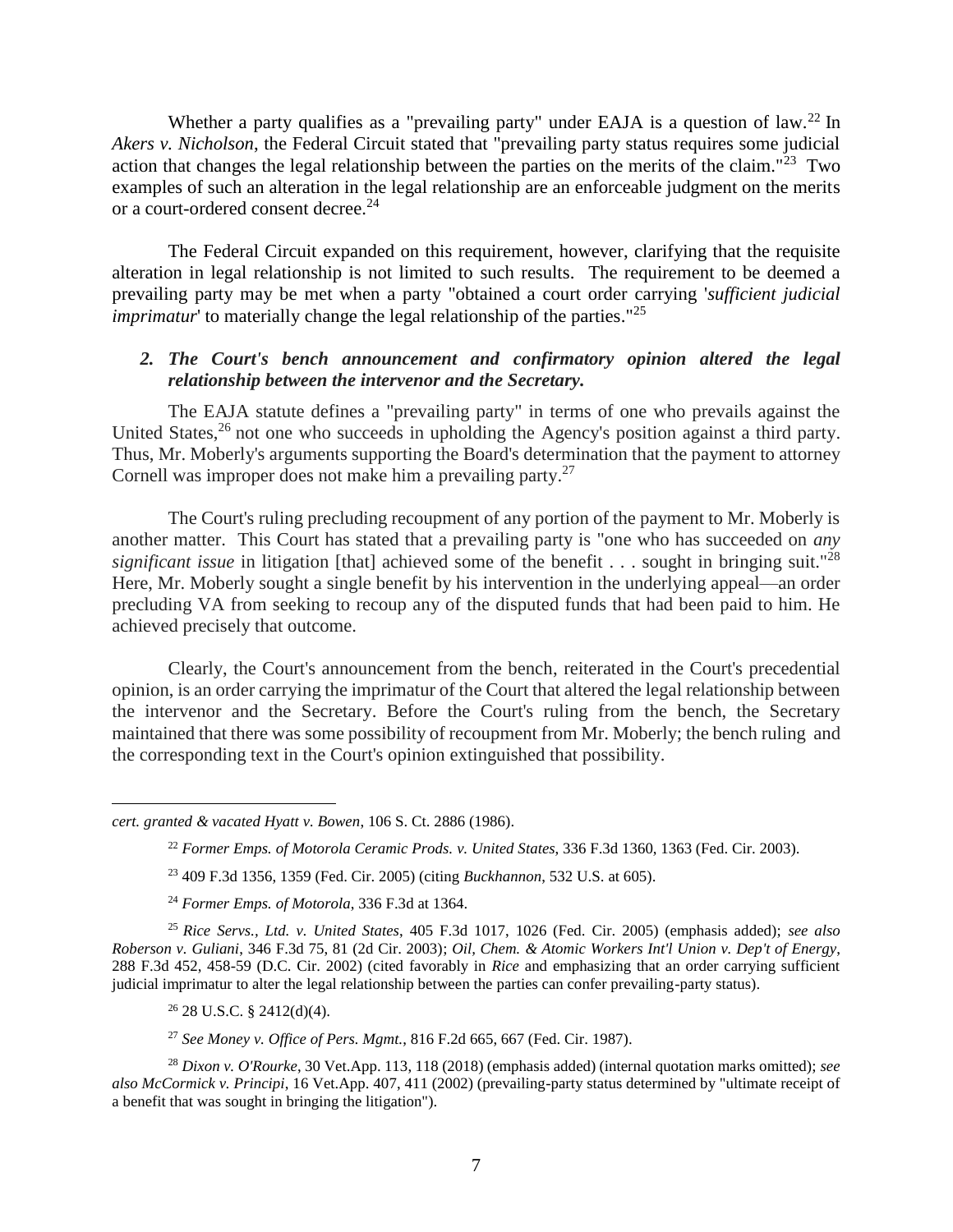The very basis on which the Court rejected a motion to terminate intervention was that Mr. Moberly had a right to defend his interest against possible recoupment. That Mr. Moberly prevailed in his position against the Secretary is an alteration in the legal relationship sufficient to make him a prevailing party.

#### **C. The Secretary has not demonstrated substantial justification.**

VA must demonstrate the reasonableness, in law and fact, of the position of the [Secretary] in a matter before the Court, and of the action or failure to act by the VA in a matter before the VA, based upon the totality of the circumstances, including merits, conduct, reasons given, and consistency with judicial precedent and VA policy with respect to such position, and action or failure to act, as reflected in the record on appeal and the filings of the parties before the Court.<sup>[29]</sup>

The Secretary argues that because the Court upheld the Board determination that Mr. Moberly was entitled to the disputed fees, its position at the administrative stage was substantially justified. The Secretary offers no justification, however, for VA's erroneous payment to attorney Cornell in the first instance, despite Mr. Moberly's properly filed notice of change in representation. In fact, when this payment was challenged, VA immediately acknowledged error. Absent this error, none of this litigation would have been necessary.

As to its litigation position, the Secretary has not persuaded the Court that its refusal to give assurance to Mr. Moberly that he would not be subject to recoupment efforts was reasonable. Mr. Moberly repeatedly offered to withdraw from the underlying appeal, up to and including the day of the oral argument, if such assurance were given.

In the event the Court had found that attorney Cornell was entitled to all or a portion of the disputed funds, it would have followed that the regional office and the Board made a misapplication of law, amounting to administrative error. On these facts, there would have been no basis on which VA could contend—and the Secretary has never contended—that the error would have been attributable in any way to Mr. Moberly's conduct. This is especially true in view of the Secretary's acknowledgement at oral argument that the payment of the disputed funds was accompanied by no warning of the possibility of recoupment depending on the outcome of the underlying appeal.

Moreover, the payment to Mr. Moberly appears to be an uncoerced action on the part of VA. At oral argument, the Secretary contended that VA was obligated to pay the funds to Mr. Moberly upon the issuance of the Board decision stating his entitlement to the disputed funds. The Secretary stated that this result was compelled by "*Snyder.*" There are several cases in which Mr. Snyder was the named appellant, but the Court takes the reference to be to *Snyder v. Principi*, <sup>30</sup> in which the Court stated that "the erroneous payment's existence is immaterial to the Secretary's responsibility to make the payment *to which there is lawful entitlement*."<sup>31</sup> There is nothing in that

<sup>29</sup> *Stillwell v. Brown*, 6 Vet.App. 291, 302 (1994); *see also McCormick*, 16 Vet.App. at 411 (Secretary must demonstrate substantial justification in both its administrative and litigation positions); *Felton v. Brown*, 7 Vet.App. 276, 279-80 (1994) (same).

<sup>30</sup> 15 Vet.App. 285 (2001).

<sup>31</sup> *Id.* at 292.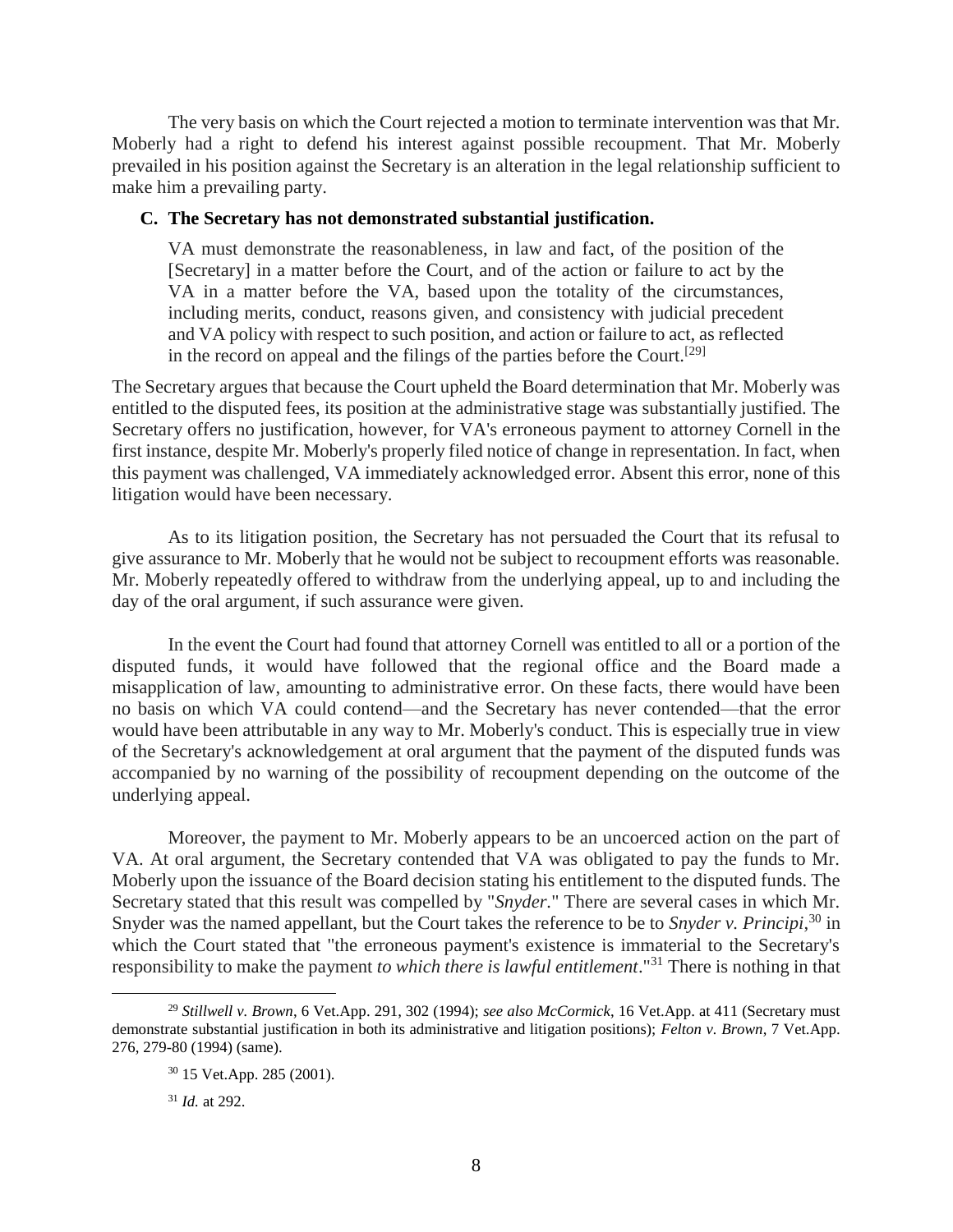case requiring VA to make a payment of disputed funds when the issue is part of a pending appeal and the lawful entitlement has yet to be conclusively decided. Thus, the payment to Mr. Moberly, unaccompanied by any warning of contingent recoupment, reflects the confidence VA had in its position on entitlement to the disputed funds, which is incommensurate with its unwillingness to give assurance that there would be no recoupment.

Furthermore, the Secretary has offered no legitimate reason that he could not have determined in advance that he would waive any indebtedness that might derive from this Court's holding in the underlying appeal. The provision for recoupment states that, in the absence of "fraud, misrepresentation[,] or bad faith on the part of [the payee],"<sup>32</sup> "[t]here shall be no recovery of payments . . . whenever the Secretary determines that recovery would be against equity and good conscience."<sup>33</sup> Obviously, there was no basis for a finding of bad faith or similar misconduct on the part of Mr. Moberly. Furthermore, it was and is the intent of Congress "that if the veteran is not at fault in creating the indebtedness due to improper action or lack of action by [VA], relief should be granted to the veteran in such cases."<sup>34</sup>

The Secretary's argument that advance consideration of waiver would be premature before the creation of a valid debt is not persuasive. Where a potential erroneous payment would be so clearly attributable to administrative error, and so clearly lacking in fault on the part of the veteran, the refusal to give assurance of no recoupment is indefensible.

The Secretary's insistence on the possibility of recoupment against Mr. Moberly<sup>35</sup> resulted in an unnecessary expenditure of resources, both on the part of Mr. Moberly and of this Court. The Secretary should have realized that any recoupment from Mr. Moberly would be against equity and good conscience, and that waiver would be the only appropriate response—even in advance of an application for waiver. There was simply no justification for prolonging the tribulations of this aged and frail veteran. 36

#### **IV. CONCLUSION**

The Court concludes that Mr. Moberly is a prevailing party for EAJA purposes and the Secretary's position with respect to recoupment was not substantially justified. Because the Secretary raises no additional challenges to the EAJA application, the Court will GRANT the application in full.

Upon consideration of the foregoing, it is

 $32$  38 U.S.C. § 5302(c).

<sup>33</sup> 38 U.S.C. § 5302(a).

<sup>34</sup> *Reyes v. Nicholson*, 21 Vet.App. 370, 375 (2007) (quoting 125 Cong. Rec. H2289, H 2291 (daily ed. June 6, 1989) (statement of Rep. Montgomery)

<sup>&</sup>lt;sup>35</sup> Indeed, the Secretary only formally announced that there would be no such recoupment effort against Mr. Moberly at oral argument.

<sup>36</sup> *See* Intervenor's Motion to Expedite Appeal.